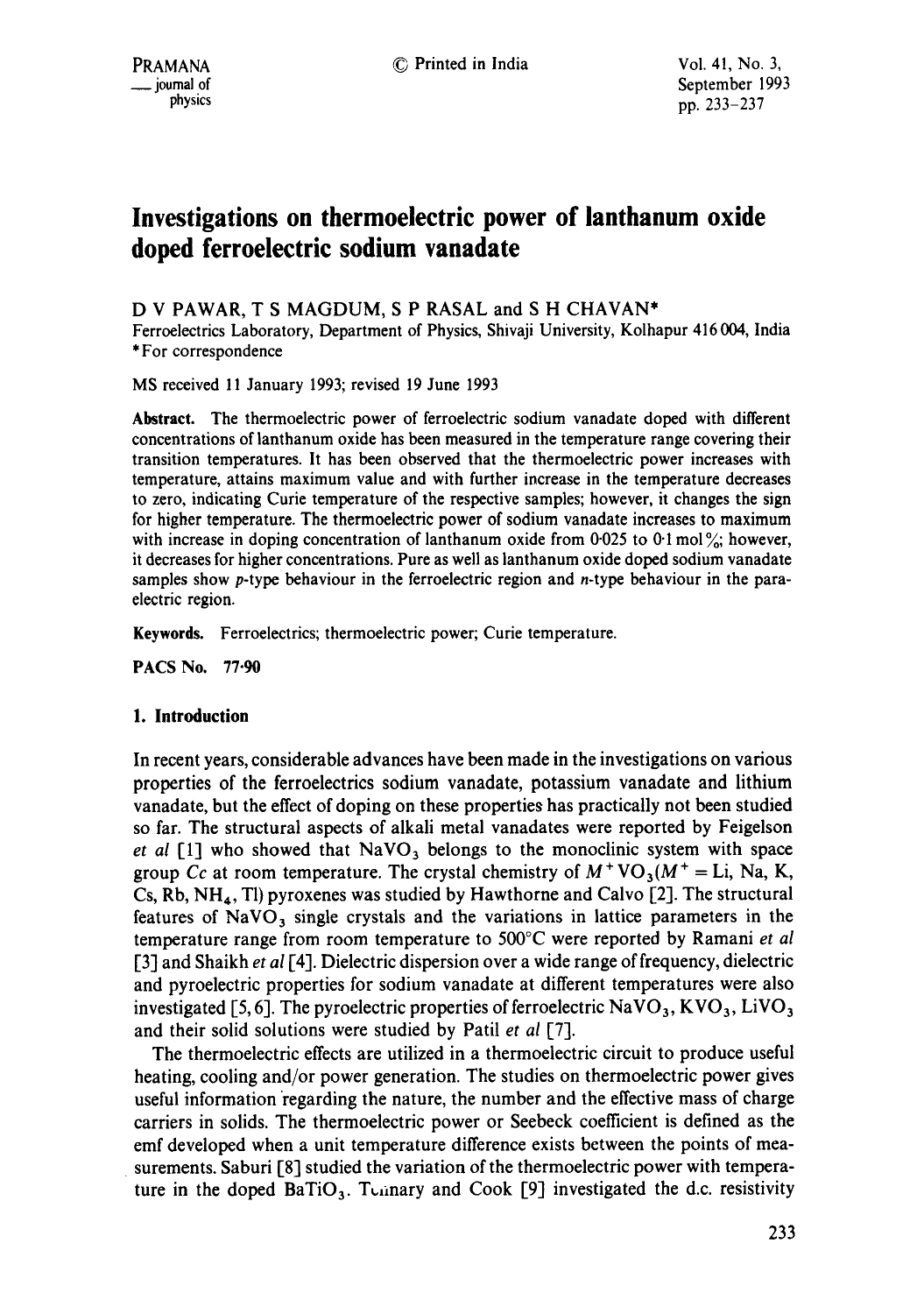### *D V Pawar et al*

and thermoelectric power of rare-earth oxides doped  $Bario<sub>3</sub>$ . Alder [10], Austin and Mott [11], Bosman and Daal [12] and Sumi [13] have studied the thermoelectric power and conduction mechanism in solids. The temperature variation of the thermoelectric power of  $KNbO<sub>3</sub>$  crystals doped with impurities was measured by Yanovskii [14]. Electrical conductivity and thermoelectric power of light and heavy rare earth vanadates were studied by Gaur and Lal [15, 16]. High temperature Seebeck coefficients on YBa<sub>2</sub>Cu<sub>3</sub>O<sub>7-6</sub> were carried out by Ramasesha *et al* [17].

The objective of the present communication is to study the effect of lanthanum oxide doping on the temperature dependence of thermoelectric power of ferroelectric sodium vanadate.

### **2. Experimental**

### 2.1 *Preparation*

Polycrystalline alkali metal vanadate was prepared by the usual ceramic technique [1] which was grown from a stoichiometric mixture of AR grade alkali metal carbonate and vanadium pentoxide according to the reaction:

$$
X_2\text{CO}_3 + \text{V}_2\text{O}_5 = 2X\text{VO}_3 + \text{CO}_2\uparrow \quad \text{where,} \quad (X = \text{Na}).
$$

The alkali metal carbonate used was preheated at  $200^{\circ}$ C for 2 h before weighing, in order to minimize the moisture. The dried powder was then weighted and blended thoroughly with  $V_2O_5$ . This mixture was slowly heated in a platinum crucible inside a globar furnace up to 750°C and this temperature was maintained for 5 h and then melted and the furnace cooled.

 $La_2O_3$  (purity 99% Loba Chemie Indoaustranal Co., Bombay) was used as an additive. The samples were prepared by weighing  $La<sub>2</sub>O<sub>3</sub>$  in different percentages from 0.025 to 3 mol $\frac{9}{6}$  in NaVO<sub>3</sub>. Every batch was subsequently dry-mixed and then mixed wet with ethyl alcohol in an agate mortar. After the alcohol was completely evaporated, the batches were heated in a platinum crucible at 750°C for 5 h inside a globar furnace and then allowed to cool to room temperature. The prepared samples were then ground and passed through a 120 mesh sieve. The crystallinity was confirmed with X-ray diffraction. The pellets were pressed at  $7.6 \times 10^{7}$  kg/cm<sup>2</sup> pressure, using hydraulic press, in discs of diameter 1 cm and thickness about 0.2 cm and were sintered on a platinum foil at  $500^{\circ}$  for 4h in air inside a globar furnace. The two major faces were polished and silvered with air-drying silver paste to have good electrical contact.

### 2.2 *Apparatus and measurement*

The experimental set-up consists of an electrically heated furnace, a digital d.c. microvoltmeter (VMV 15 Vasavi Electronics) a temperature controller arrangement, digital multimeter and a specially designed sample holder. A typical sample holder was designed in our laboratory for the measurement of thermoelectric power as shown in figure 1. The thermoelectric power of these samples was measured by producing a constant thermal gradient ( $\Delta T = 25^{\circ}\text{C}$ ) across the sample pellets with the help of a small sub-heater, as shown in figure 1, attached to one of the hard electrodes of the sample holder. The ambient temperature was raised by the external heater. Silver electrodes were used for this measurement. The thermal gradient  $(\Delta T)$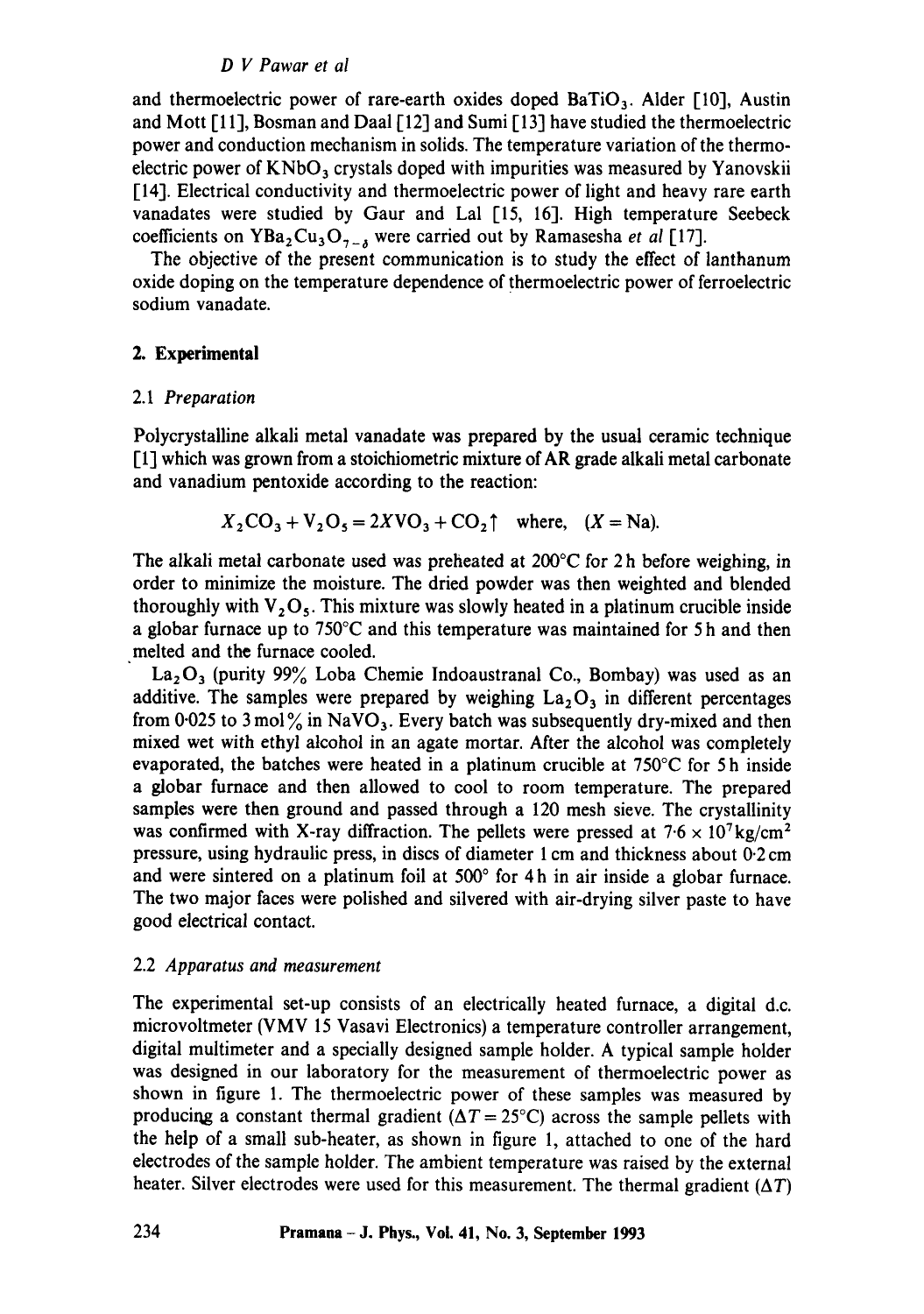*Thermoelectric power of ferroelectric NaV03* 



**Figure** 1. Typical sample holder for the measurement of thermoelectric power.

was measured using chromel-alumel thermocouples,  $T_1$  and  $T_2$ . The thermo emf  $(\Delta E)$  developed across the sample pellet was recorded by the digital d.c. microvoltmeter after thermal stability was reached. The thermoelectric power (S) was computed using the relation  $S = \Delta E / \Delta T$ .

## **3. Results and discussion**

The variation of thermoelectric power with temperature of pure sodium vanadate and that doped with lanthanum oxide in ferroelectric and paraelectric regions is presented in figure 2. From figure 2, it is clearly seen that the thermoelectric power increases with increasing temperature and attains a maximum value. These after it starts decreasing with increasing temperature and becomes negative with further increase in temperature. The magnitude of the thermoelectric power of sodium vanadate doped with different concentrations of lanthanum oxide becomes zero at a particular temperature, indicating the Curie temperature of the respective samples and are in good agreement with those investigated by us using hysteresis loop method and dielectric constant measurements. From figure 2, it is also obvious that the sign of thermoelectric power is positive in ferroelectric region of the samples, representing that the majority charge carriers are positive charges and hence, the sample shows p-type behaviour. The negative sign of the thermoelectric power in the paraelectric region of the sample shows that the majority charge carriers are electrons indicating n-type behaviour.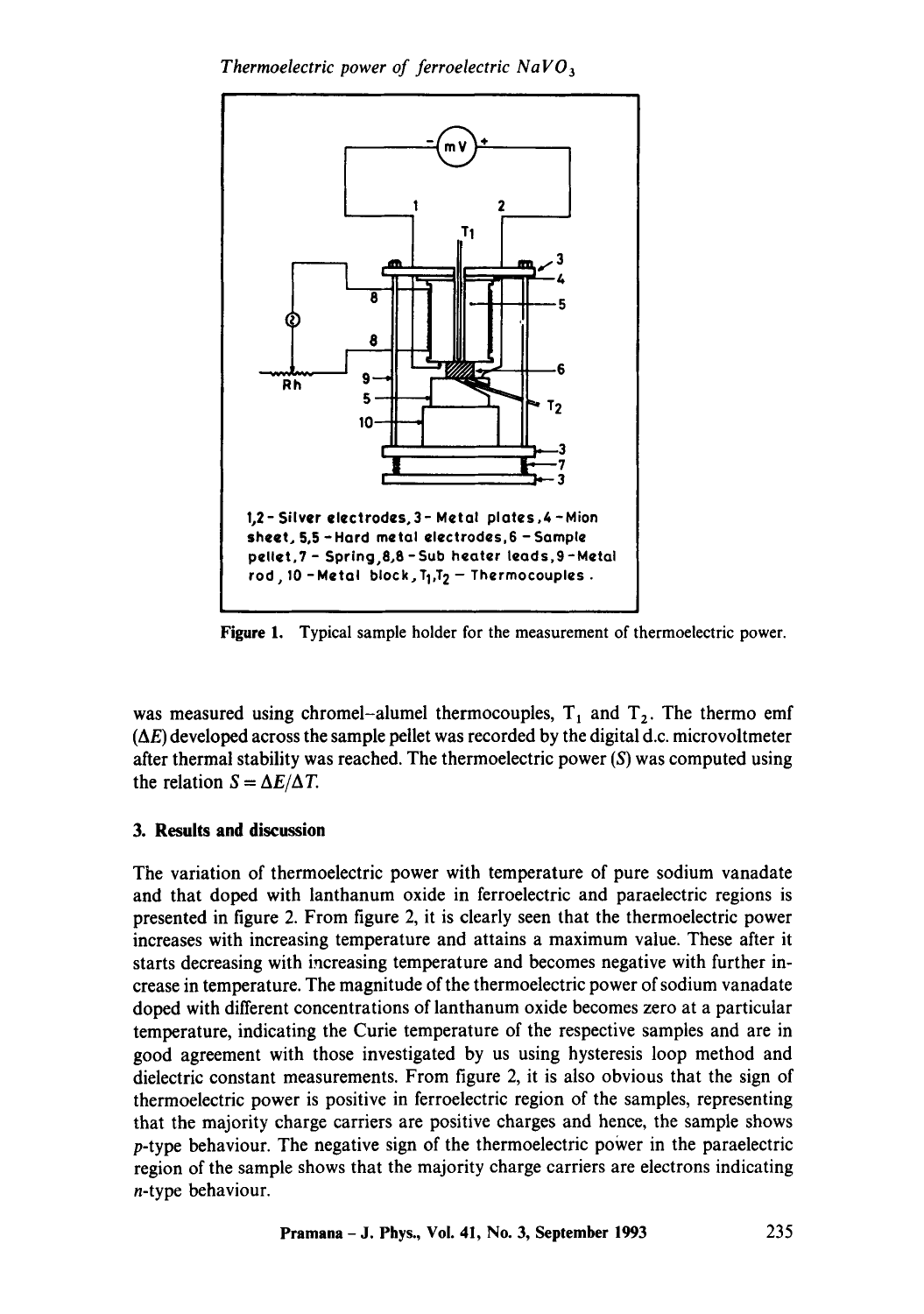*D V Pawar et al* 



**Figure** 2. Variation of thermoelectric power with temperature for lanthanum oxide doped sodium vanadate.

The increase in thermoelectric power with increasing temperature of these samples in the ferroelectric region may be due to the increasing mobility of the charge carriers which increase exponentially with temperature. This increase in the mobility of charge carriers with temperature in ferroelectric region suggests a mechanism that deals with polaron hopping conduction. Similar results were also reported by Bosman and Daal 1-12] and Ansari *et al* 1,18]. In paraelectric region, the thermoelectric power decreases with increasing temperature, which is in the accordance with normal band conduction as explained by Methfessel and Mattis [19].

Figure 2 also shows that the thermoelectric power increases to maximum with increase in doping concentration of  $La_2O_3$  from 0.025 to 0.1 mol%. However, for higher doping concentrations, it decreases. The increase in thermoelectric power is attributed to a rather more solid state interaction that takes place in the material. It is due to increase of density of  $NaVO<sub>3</sub>$  with increasing doping concentrations of  $La_2O_3$  up to 0.1 mol %. The maximum densification at 0.1 mol % doping may represent